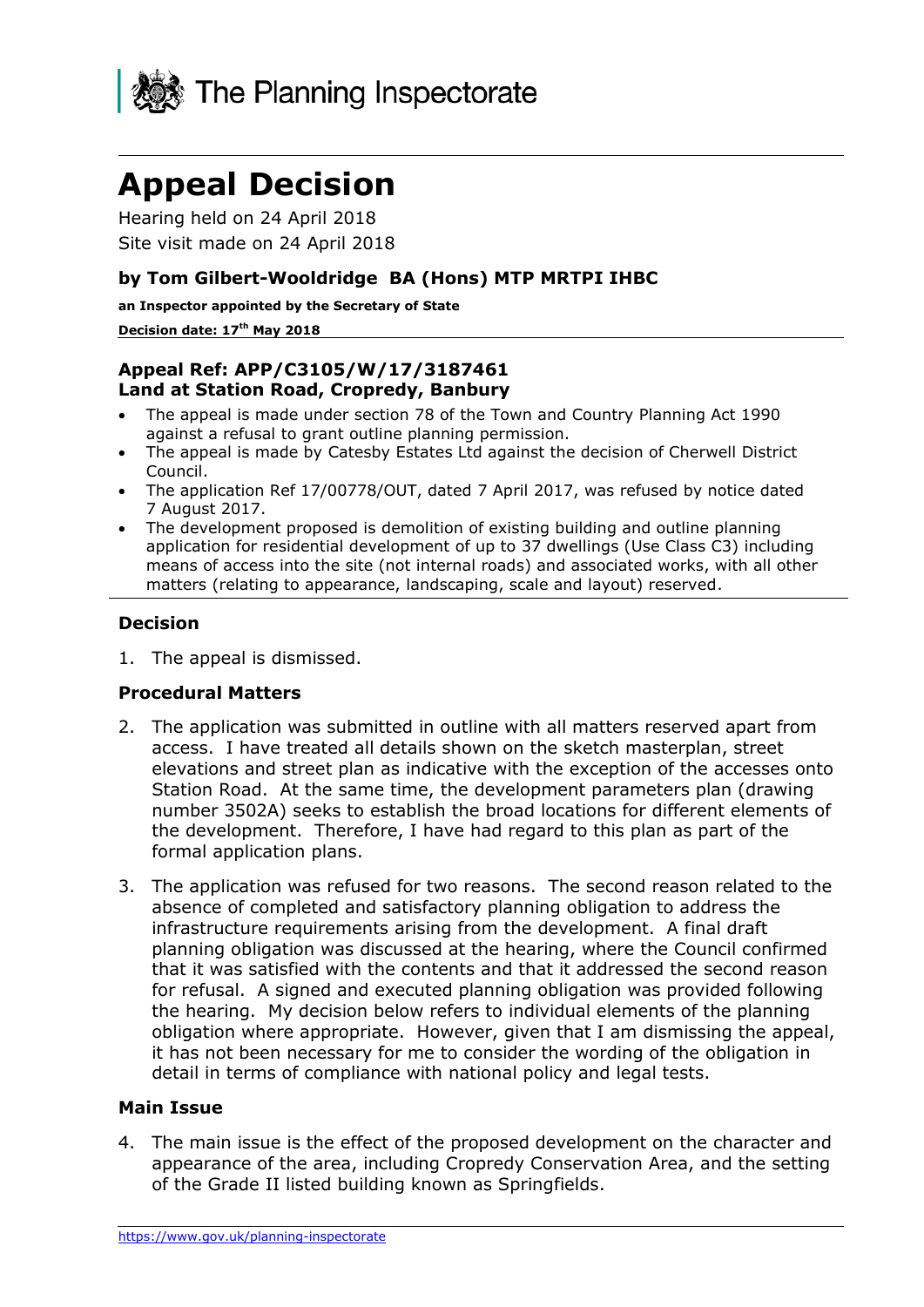# **Reasons**

*The character and appearance of the area and Cropredy Conservation Area*

- 5. The village of Cropredy is situated between the Oxford Canal to the east and a railway line to the west which connects Banbury to Leamington Spa. It lies at the bottom of a valley with land rising to the east and west and is surrounded by fields and countryside. The railway line past Cropredy runs along an embankment with trackside vegetation along much of it. This provides a considerable visual break and screening from the adjoining countryside, although views of the village are possible from higher ground to the west at Great Bourton. The rural surroundings to the village are a key quality in terms of its character and appearance.
- 6. The appeal site is situated on the south-western edge of Cropredy and forms two parts. The smaller part is towards the southern end of Station Road near to the railway bridge. It would function as underground attenuation for surface water from the development as well as strategic planting. The larger part abuts the railway embankment to the west and consists mainly of paddocks and areas of tree planting between Cup and Saucer to the north and a Network Rail access road to the south. The only built structure is a large barn that would be demolished as part of the proposed development. The appeal site includes the entirety of Spring Lane from Station Road to the embankment.
- 7. Cropredy Conservation Area covers much of the village with the exception of modern housing along the western and southern sides and in the north-east corner. Its character and appearance is greatly informed by the richness of historic buildings, with frequent use of ironstone and red brick walls and a variety of architectural details. The network of narrow streets and lanes is another important element along with open spaces around the church and adjoining Cropredy Bridge and the canal. All of these elements contribute positively to the significance of the conservation area.
- 8. The conservation area is surrounded by fields and countryside with a number of footpaths into and out of the village. These footpaths and gaps in built development provide views to and from the countryside and provide a rural setting to the conservation area. As part of the surroundings in which the conservation area is experienced, this rural setting makes a positive contribution to the significance of this heritage asset as well as enhances the overall character and appearance of the area.
- 9. At the same time, the modern buildings along the western and southern sides of Cropredy beyond the conservation area boundary also form part of the surroundings in which the conservation area is experienced. Many of these buildings such as those on the east side of Station Road or at Cherry Fields and Cup and Saucer have simplicity of scale and form with sympathetic materials and detailing. As such, while they also form part of the setting of the conservation area, they do not detract from its significance.
- 10. The northern end of Station Road is within the conservation area along with the first part of Spring Lane as far as Manor Farm Barns. Apart from the junction onto Station Road, Spring Lane is a rough gravel track that leads between housing on the south side of the lane and the rear of housing at Cherry Fields. Much of this housing is modern, although Manor Farm Barns appears to date from the late  $19<sup>th</sup>$  century based on historic mapping.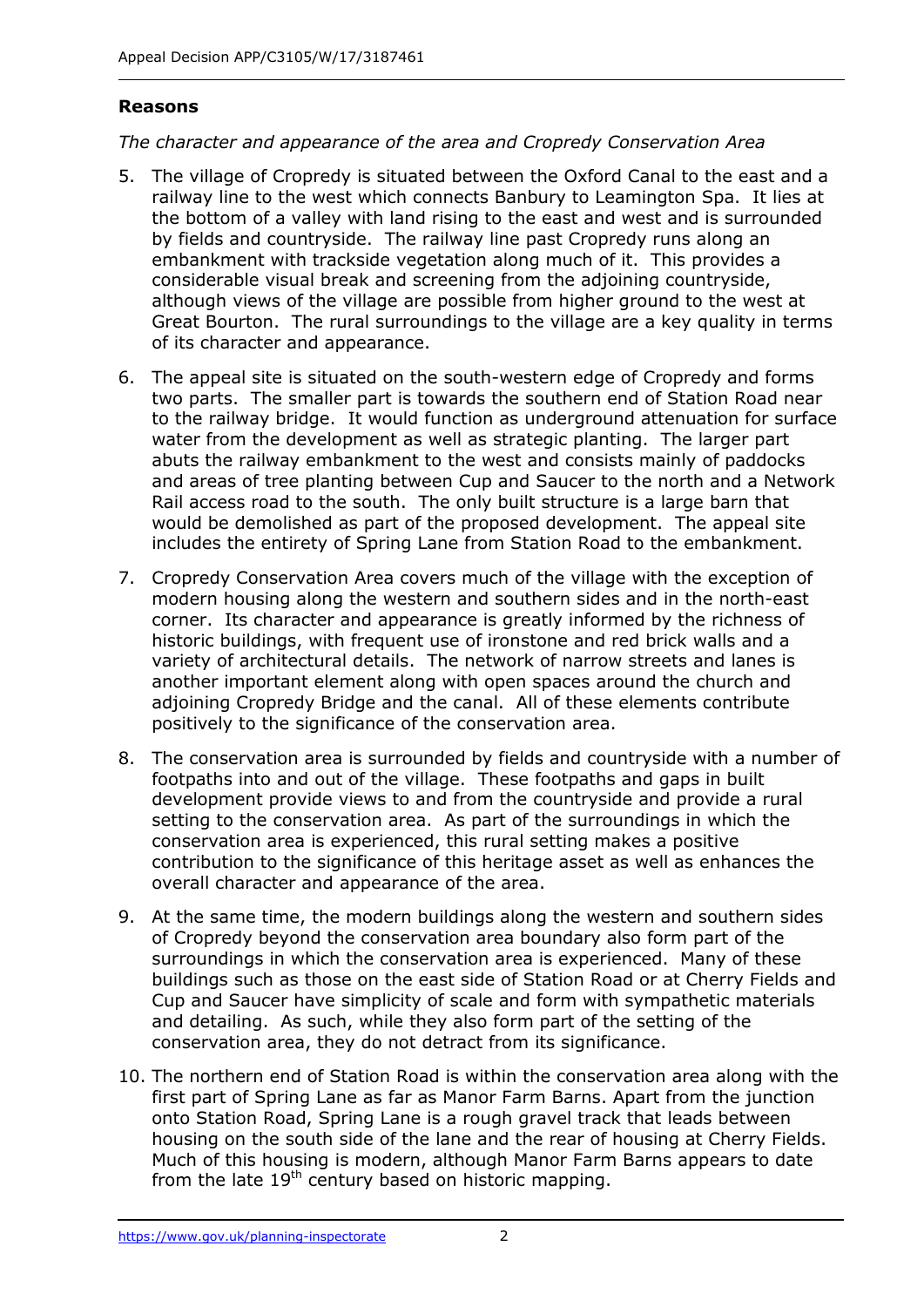- 11. Spring Lane is not a public right of way but provides a route from Station Road and the conservation area to the countryside beyond the railway embankment. Along the first part, the informality of its surfacing and the pleasant view back to historic buildings within the conservation area on Station Road is tempered by the largely modern housing either side including boundary fencing and driveways. A new house adjacent to Cherry Fields is under construction adding to the number of modern houses along the lane.
- 12. Spring Lane opens out beyond the conservation area boundary towards the embankment as it passes the paddocks on either side and has an increasingly rural feel. However, the embankment largely obscures views of the countryside beyond except for a framed glimpse through the bridge. Views from this part of Spring Lane towards the centre of the village are across modern housing to the north and north-east. The housing and the existing barn largely obscures views of the conservation area from this part of Spring Lane. Therefore, Spring Lane makes no more than a moderate contribution to the character and appearance of the village and the conservation area.

## *The setting of the listed building known as Springfields*

- 13. Springfields dates from the  $17<sup>th</sup>$  century with later alterations. It is a two storey building constructed from ironstone with a large tiled roof. The Conservation Area Appraisal identifies Springfields as one of five major farmsteads within the village. Although the appellant casts doubt on this claim, the building has the scale and appearance of a farmhouse. Thus, its special interest and its significance are greatly informed by its architectural and historic qualities.
- 14. Springfields occupies a large plot of land with extensive garden space especially to the south and north. The plot is enclosed by tall hedging and trees along much of its front boundary but also to the side and the rear in terms of planting and other boundary treatments. To the west of Springfields are a small copse and one of the paddocks in front of the railway embankment. The evidence is not conclusive in terms of whether the land to the west has a functional and historical relationship with Springfields. A horse-shoe shaped range of buildings occupied the space roughly where the copse is now located before this disappeared in the late 19<sup>th</sup> century and Manor Farm Barns emerged. The land is in separate ownership and Springfields is a residential dwelling today. Nevertheless, both the historic mapping and current site circumstances reveal that land to the west of Springfields, including the appeal site, was and is largely free from built development, forming a green and open backdrop to this listed building.
- 15. Existing vegetation to the side and rear of Springfields, including the copse, do not completely screen views to and from the listed building especially when foliage is absent. Moreover, there are clear views of the listed building from within the paddock and appeal site to the south-west with the church tower behind. Although not currently publicly accessible, the paddock undoubtedly forms part of the surroundings in which the listed building is experienced. In its current undeveloped state, the paddock makes an important contribution to the setting of the listed building and in turn contributes positively to its significance. While there is modern housing along Station Road to the east, this is on the opposite side of the road to Springfields and set back by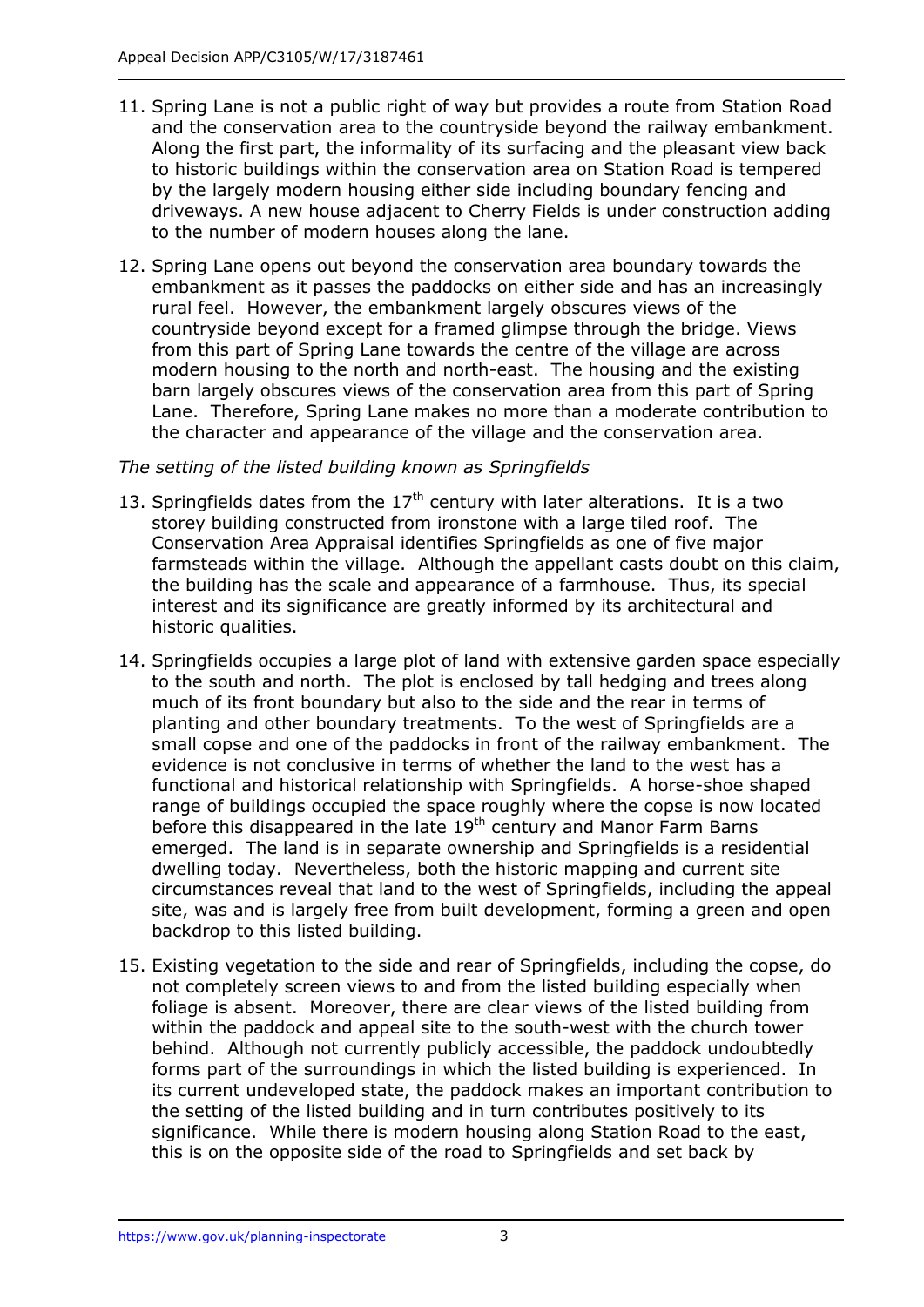vegetation and generously sized front gardens. As such, this housing does not detract from the qualities of the land to the west of Springfields.

## *The proposed development and its effects*

- 16. The proposed development does not seek to fix matters relating to appearance, landscaping, layout or scale. Nevertheless, the parameters plan indicates that housing would be delivered on two development parcels within the paddocks to the north and south of Spring Lane. Housing in the larger development parcel to the south would extend most of the way to the Network Rail access road.
- 17. Housing development across the two paddocks would inevitably change the character and appearance of land either side of Spring Lane. Given the size and shape of the two development parcels, it would be hard to avoid a cul-desac form of development while up to 37 houses within this space would likely result in a suburban appearance. However, there are existing cul-de-sac developments nearby at Cup and Saucer and Cherry Lane with relatively similar density levels to the sketch masterplan. The appellant's Design and Access Statement notes that building heights would be no greater than 2.5 storeys which would be similar to surrounding housing. The railway embankment and vegetation would limit any effects on the wider landscape setting of the village.
- 18. The appearance of properties, including materials, could be sympathetic to the overall built form of Cropredy in a similar way to existing modern housing. A suitable mix of terraced, semi-detached and detached properties could be achieved, while there is little evidence to corroborate the Council's claim that a large-scale housebuilder would seek to impose a standardised form of development on this site. Detailed design matters could be secured at reserved matters stage and applications refused if necessary.
- 19. Spring Lane would require alterations in order to serve this scale of development. This would include a widening of the access onto Station Road as well as the carriageway to accommodate two-way traffic and a footway. The surfacing of the lane would need to be addressed but at this stage the exact materials have yet to be established. The appellant indicates a shared surface arrangement with low level kerbs, while photomontages suggest a bonded gravel material rather than tarmac. There is little evidence that such an arrangement and material could not be employed here. As such, Spring Lane would retain some of its informality. Moreover, given the existing modern housing that flanks the lane, the addition of further housing next to the lane would not by greatly harmful. The openness of the paddocks either side of the lane would be lost, but the route through to the countryside would remain and there would be limited negative impact on views towards the village and conservation area given existing modern buildings. Thus, the adverse effects to Spring Lane and its contribution to the overall character and appearance of the village and the conservation area would be limited. The harm to the significance of the conservation area would consequently be modest.
- 20. With regards to Springfields, housing development would take place to the west and south-west of the listed building. The copse would remain and existing boundary vegetation to the south would be strengthened. However, it is likely that gaps in planting would remain and the absence of foliage from autumn to early spring would increase intervisibility. Moreover, housing would intrude on the view from the southern part of the paddock towards Springfields and the church beyond. The proposed open space and play area next to the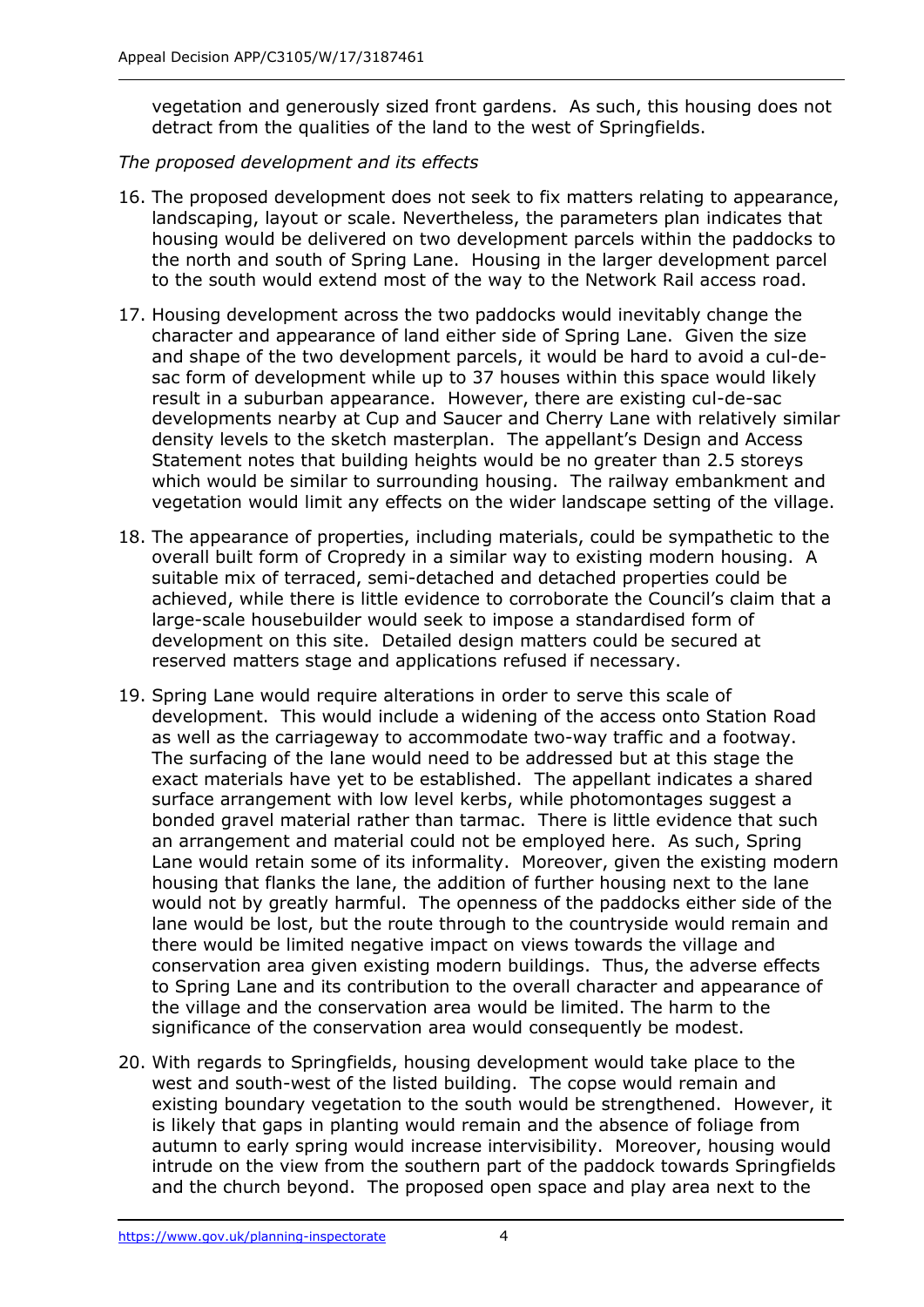Network Rail access road would do little to prevent this encroachment. As a consequence, there would be an erosion of the open and undeveloped backdrop to Springfields and a considerable encroachment of built development into the setting of the listed building. This would result in harm to the significance of the heritage asset.

- 21. Paragraph 132 of the National Planning Policy Framework (NPPF) states that great weight should be given to the conservation of a designated heritage asset and any harm should require clear and convincing justification. Section 66(1) of the Planning (Listed Building and Conservation Areas) Act 1990 ('the LBCA Act') states that special regard shall be paid to the desirability of preserving a listed building or its setting. There is also a desirability to sustain and enhance the significance of heritage assets in paragraph 131 of the NPPF.
- 22. The harm to the significance of the listed building would be less than substantial as the development would not directly affect the building or the grounds surrounding it. However, given the extent of the erosion of the open and undeveloped setting to the listed building through the introduction of a number of houses, I attach considerable importance and weight to the harm. Paragraph 134 of the NPPF requires less than substantial harm to be weighed against the public benefits of the proposed development.

# *The public benefits*

- 23. The development would provide up to 37 dwellings of which 35% would be affordable housing secured through the planning obligation. It is feasible that a range of housing types could be achieved through the reserved matters stage to cater for local housing needs. As noted below, there is no lack of a five-year housing land supply and I have limited information on any identified housing need within the district. Nonetheless, the delivery of the amount of housing proposed would represent a significant public benefit.
- 24. There would be economic benefits arising from the construction of the development and subsequent investment by new residents into local services and facilities, as well as the delivery of New Homes Bonus and increased Council Tax Revenue. These would represent reasonable public benefits.
- 25. The financial contributions towards education, community halls and offsite sports facilities are intended to make the development acceptable in planning terms to mitigate the effects of development on existing infrastructure. Likewise, the provision of a sustainable urban drainage scheme would address the effects of the development and I have little evidence that it would improve existing flood risk issues. The provision of new play areas and new and enhanced recreational routes would serve residents of the development and mitigate effects. Similarly, the protection and enhancement of landscape and biodiversity habitats would largely address the effects of development. None of these elements can be regarded as public benefits and so carry neutral weight in the overall balance.
- 26. The development would be on the edge of Cropredy with easy access by foot or bicycle to local facilities including the primary school, village shop and public houses. On the other hand, the frequency of the bus service has reduced considerably and it is likely that future occupants of the development would be largely reliant on the private car to access facilities beyond the village. This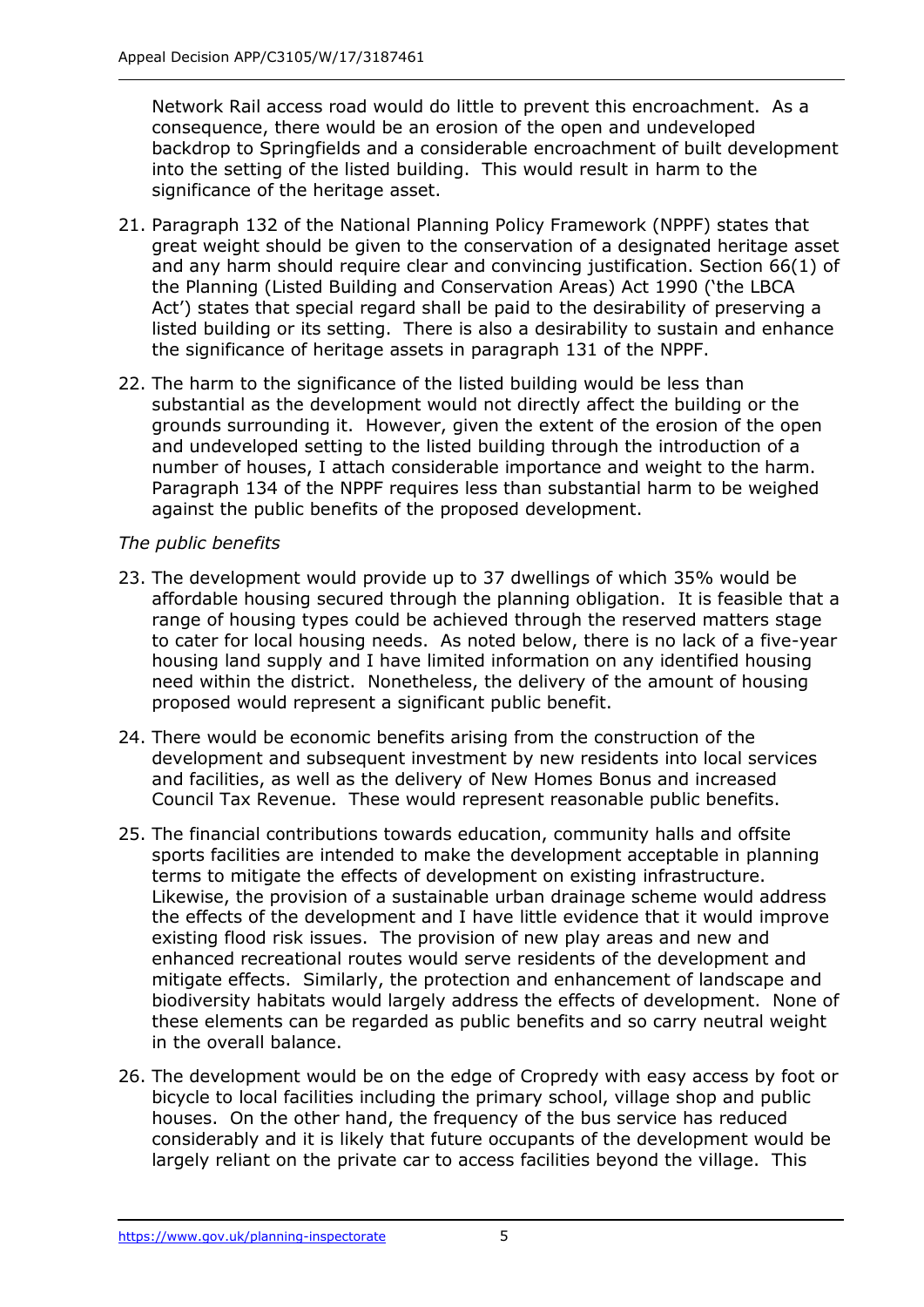broadly cancels out any public benefits arising from the site's location to services and facilities.

- 27. The public benefits of the proposal carry significant weight, but would not outweigh the considerable weight I have found in terms of the harm to the significance of the Grade II listed building known as Springfields. Concluding on the main issue, the development would have a negative effect on the character and appearance of the area with particular reference to the setting of Springfields. As a consequence, it would conflict with Policies ESD15 and Villages 2 of the Cherwell Local Plan 2011-2031 Part 1 ('the Local Plan 2011- 2031') and Policy C28 of the Cherwell Local Plan 1996 ('the Local Plan 1996'). There would also be conflict with paragraphs 131, 132 and 134 of the NPPF and Section 66(1) of the LBCA Act.
- 28. Amongst other things, Policy ESD15 requires new development to complement and enhance the character of its context through sensitive siting and layout, and conserve, sustain and enhance designated heritage assets and their settings. Policy Villages 2 deals with the distribution of housing in Category A villages like Cropredy, where particular regard will be given to avoiding significant adverse impact on heritage assets when considering sites for development. Policy C28 requires development to be sympathetic to the character of the urban or rural context of that development.

## *Planning balance*

- 29. The Council states that it can demonstrate a five-year supply of housing land with the figure of 5.6 years put forward at the hearing. The appellant has not sought to dispute this position. It has also not been argued that any relevant policies are out of date or that the development plan is absent or silent. Therefore, the fourth bullet point of paragraph 14 of the NPPF does not apply in this instance. Nevertheless, there is still a need to determine the proposed development in accordance with the development plan unless material considerations indicate otherwise.
- 30. I note that the appeal site has formed part of successive Strategic Housing Land Availability Assessments (SHLAA) as a suitable, available and achievable site. However, each extract that I have been provided with highlights potential constraints including heritage assets. The SHLAA is an indication of housing supply and does not guarantee that sites will be allocated and/or granted planning permission as each proposal should be assessed on its own merits.
- 31. I also note that Cropredy is identified as a Category A village in the Local Plan 2011-2031 as one of the most sustainable villages in the district. Policy Villages 2 sets a total of 750 homes to be delivered in Category A villages, although it was acknowledged at the hearing that the total is not a ceiling. Cropredy has not received any significant housing development within the current plan period and no other site has been deemed suitable or deliverable in the SHLAA. However, the proposal results in harm to a listed building that is not outweighed by the benefits and so the village status and lack of other housing sites does not justify the development in this instance. Based on the housing land supply position and the large percentage of houses already built or granted permission in Category A villages against the 750 total in Policy Villages 2, there is no pressing need for the proposed development in terms of housing delivery.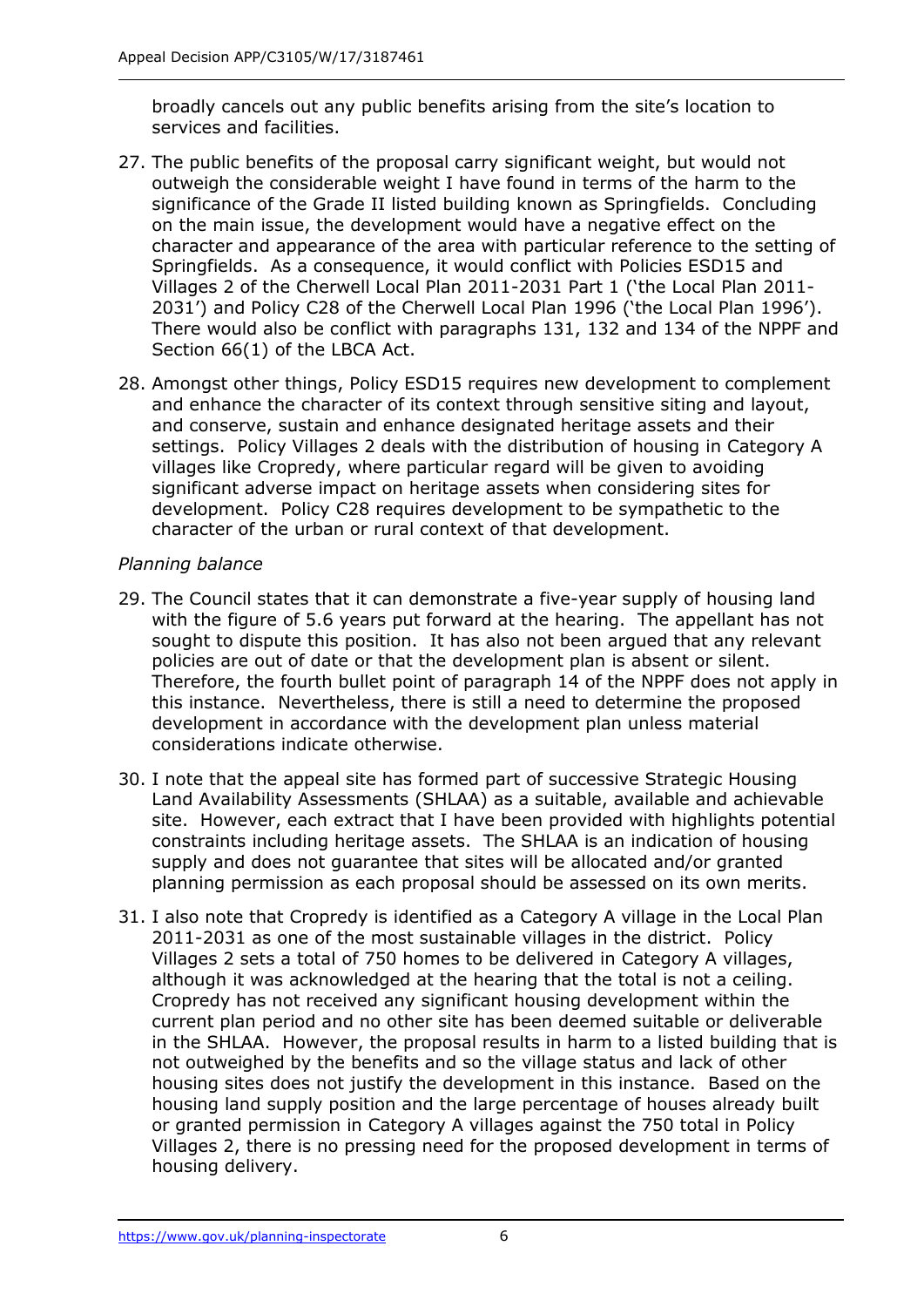32. The development would fail to preserve the setting of the listed building and would be contrary to Policies Villages 2 and ESD15 of the Local Plan 2011-2031 and Policy CS28 of the Local Plan 1996. The benefits outlined above do not provide a clear and convincing justification for the harm and do not outweigh the harm or policy conflict. The third and fourth bullet points of paragraph 14 of the NPPF and the presumption in favour of sustainable development do not apply to this proposal. Therefore, there are no material considerations that lead me to conclude against the development plan and the harm I have identified.

## **Other Matters**

33. Interested parties have raised concerns with a number of other matters including flood risk, traffic conditions and the proximity of the railway line. However, given my findings on the main issue and the overall planning balance, it has not been necessary to consider these matters in any detail.

## **Conclusion**

34. For the above reasons, and having regard to all other matters raised, I conclude that the appeal should be dismissed.

*Tom Gilbert-Wooldridge*

INSPECTOR